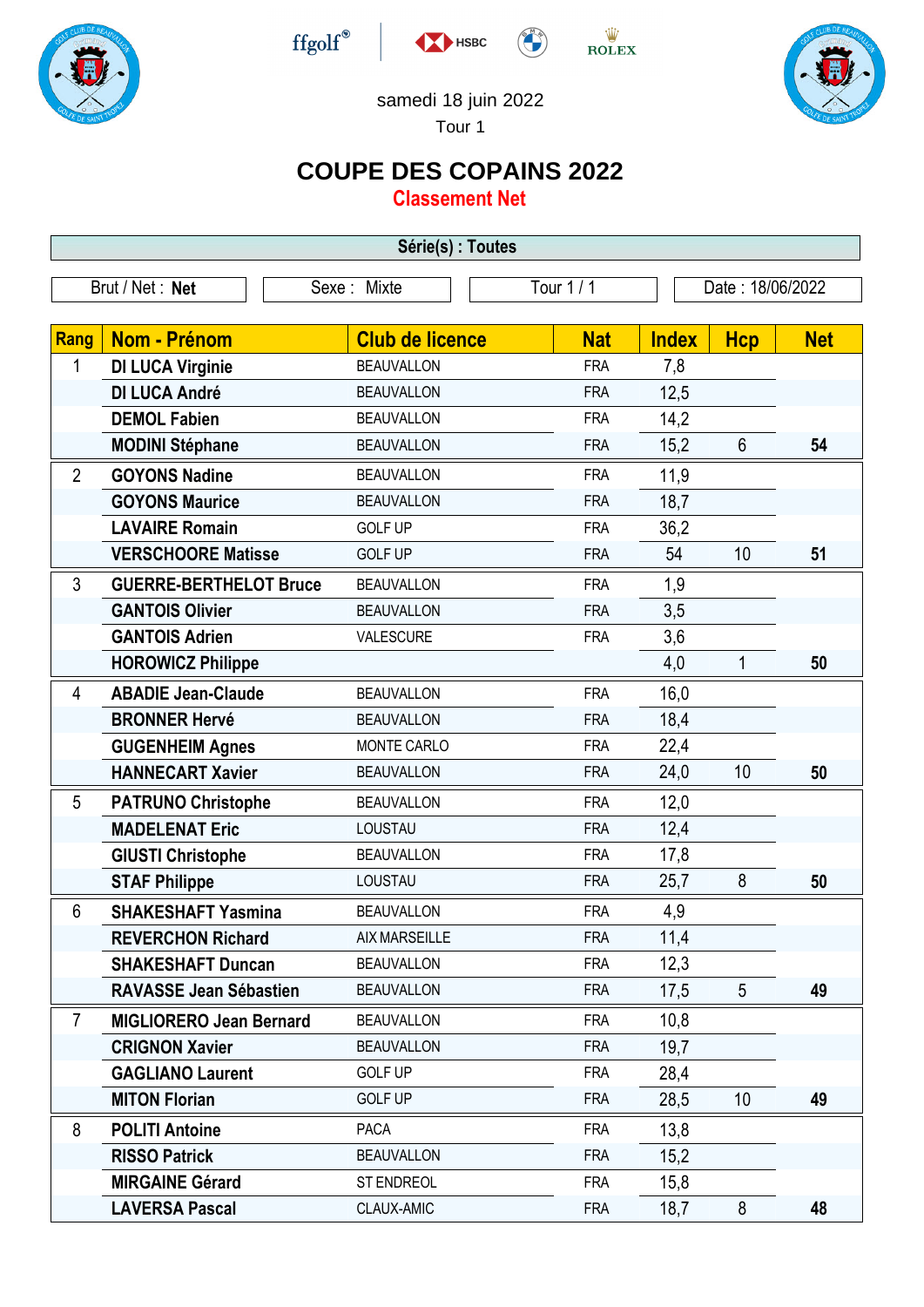| <b>Rang</b>     | Nom - Prénom                  | <b>Club de licence</b> | <b>Nat</b> | <b>Index</b> | <b>Hcp</b>     | <b>Net</b> |
|-----------------|-------------------------------|------------------------|------------|--------------|----------------|------------|
| 9               | <b>MATTON Jean-Etienne</b>    | <b>BEAUVALLON</b>      | <b>FRA</b> | 4,5          |                |            |
|                 | <b>ROUET Fabienne</b>         | <b>BEAUVALLON</b>      | <b>FRA</b> | 9,3          |                |            |
|                 | <b>BERARD Yves</b>            | <b>BEAUVALLON</b>      | <b>FRA</b> | 9,4          |                |            |
|                 | <b>ROUET Yves</b>             | <b>BEAUVALLON</b>      | <b>FRA</b> | 15,0         | 4              | 48         |
| 10 <sup>1</sup> | <b>VERTAT Jean-Pierre</b>     | <b>BEAUVALLON</b>      | <b>FRA</b> | 12,2         |                |            |
|                 | <b>VERTAT Marie-Laure</b>     | <b>BEAUVALLON</b>      | <b>FRA</b> | 20,4         |                |            |
|                 | <b>PAPA Jean Jacques</b>      | <b>BEAUVALLON</b>      | <b>FRA</b> | 21,8         |                |            |
|                 | <b>MOUNIER Alain</b>          | <b>LYON VERGER</b>     | <b>FRA</b> | 23,8         | 9              | 47         |
| 11              | <b>SCIGALA Stanislas</b>      | <b>BEAUVALLON</b>      | <b>FRA</b> | 14,6         |                |            |
|                 | <b>BREMOND Vincent</b>        | <b>BEAUVALLON</b>      | <b>FRA</b> | 14,8         |                |            |
|                 | <b>BONARDELLO Maéva</b>       | <b>BEAUVALLON</b>      | <b>FRA</b> | 15,2         |                |            |
|                 | <b>BONARDELLO Roger</b>       | <b>BEAUVALLON</b>      | <b>FRA</b> | 20,9         | 8              | 47         |
| 12              | <b>JUILLARD Frédéric</b>      | <b>BEAUVALLON</b>      | <b>FRA</b> | 13,8         |                |            |
|                 | <b>DUBOIS Gilles</b>          | <b>BEAUVALLON</b>      | <b>FRA</b> | 15,3         |                |            |
|                 | <b>JUILLARD Catherine</b>     | <b>BEAUVALLON</b>      | <b>FRA</b> | 21,7         |                |            |
|                 | <b>DUBOIS Marie Pascale</b>   | <b>BEAUVALLON</b>      | <b>FRA</b> | 23,8         | 9              | 47         |
| 13              | <b>BALOGH Etienne</b>         | <b>BEAUVALLON</b>      | <b>FRA</b> | 5,3          |                |            |
|                 | <b>LAPEYRE Michel</b>         | <b>BEAUVALLON</b>      | <b>FRA</b> | 8,4          |                |            |
|                 | <b>PETERS Yvan</b>            |                        |            | 9,0          |                |            |
|                 | <b>MARAIS Marie Claude</b>    | <b>BEAUVALLON</b>      | <b>FRA</b> | 54           | 5              | 46         |
| 14              | <b>COCHETEUX Jean-Louis</b>   | <b>BEAUVALLON</b>      | <b>FRA</b> | 14,6         |                |            |
|                 | <b>GRAU Christian</b>         | <b>BEAUVALLON</b>      | <b>FRA</b> | 16,0         |                |            |
|                 | <b>KISS Jean Charles</b>      | <b>BEAUVALLON</b>      | <b>FRA</b> | 21,0         |                |            |
|                 | <b>KISS Anne</b>              | <b>BEAUVALLON</b>      | <b>FRA</b> | 26,7         | 9              | 46         |
| 15              | <b>LEBESLE Emmanuel</b>       | <b>BEAUVALLON</b>      | <b>FRA</b> | 15,7         |                |            |
|                 | <b>MEUNIER Jean Charles</b>   | <b>BEAUVALLON</b>      | <b>FRA</b> | 26,2         |                |            |
|                 | <b>HADJADJ Frederic</b>       | VALGARDE               | <b>FRA</b> | 39           |                |            |
|                 | <b>LEBESLE Romain</b>         |                        |            | 54           | 12             | 45         |
| 16              | <b>REINARZ Shelley</b>        | <b>BEAUVALLON</b>      | <b>FRA</b> | 9,0          |                |            |
|                 | <b>BERAUD Thierry</b>         | <b>BEAUVALLON</b>      | <b>FRA</b> | 9,4          |                |            |
|                 | <b>BOURGEON Thomas</b>        | <b>BEAUVALLON</b>      | <b>FRA</b> | 15,1         |                |            |
|                 | <b>CANAT Annie</b>            | <b>GOUVERNEUR</b>      | <b>FRA</b> | 16,2         | 6              | 45         |
| 17              | <b>MARTRES Elisabeth</b>      | <b>BEAUVALLON</b>      | <b>FRA</b> | 11,7         |                |            |
|                 | <b>BUZON Guy</b>              | <b>BEAUVALLON</b>      | <b>FRA</b> | 13,2         |                |            |
|                 | <b>APPS lan</b>               | <b>BEAUVALLON</b>      | <b>FRA</b> | 14,4         |                |            |
|                 | <b>DEBOUT Caroline</b>        | <b>BEAUVALLON</b>      | <b>FRA</b> | 15,8         | $\overline{7}$ | 45         |
| 18              | <b>ARCHAMBAULT Jean André</b> | <b>BEAUVALLON</b>      | <b>FRA</b> | 22,5         |                |            |
|                 | <b>TAVERNIER Eric</b>         | <b>BEAUVALLON</b>      | <b>FRA</b> | 23,0         |                |            |
|                 | <b>PEQUEGNAT Lori</b>         | <b>BEAUVALLON</b>      | <b>FRA</b> | 29,0         |                |            |
|                 | <b>VILLENEUVE Jean</b>        | <b>BEAUVALLON</b>      | <b>FRA</b> | 31,5         | 11             | 44         |
| 19              | <b>ROUGIE Philippe</b>        | <b>BEAUVALLON</b>      | <b>FRA</b> | 16,8         |                |            |
|                 | <b>GOYONS Patricia</b>        | <b>BEAUVALLON</b>      | <b>FRA</b> | 17,0         |                |            |
|                 | <b>BENSADOUN Serge</b>        | <b>BEAUVALLON</b>      | <b>FRA</b> | 20,9         |                |            |
|                 | <b>POINT Freddy</b>           | <b>BEAUVALLON</b>      | <b>FRA</b> | 33,8         | 10             | 44         |